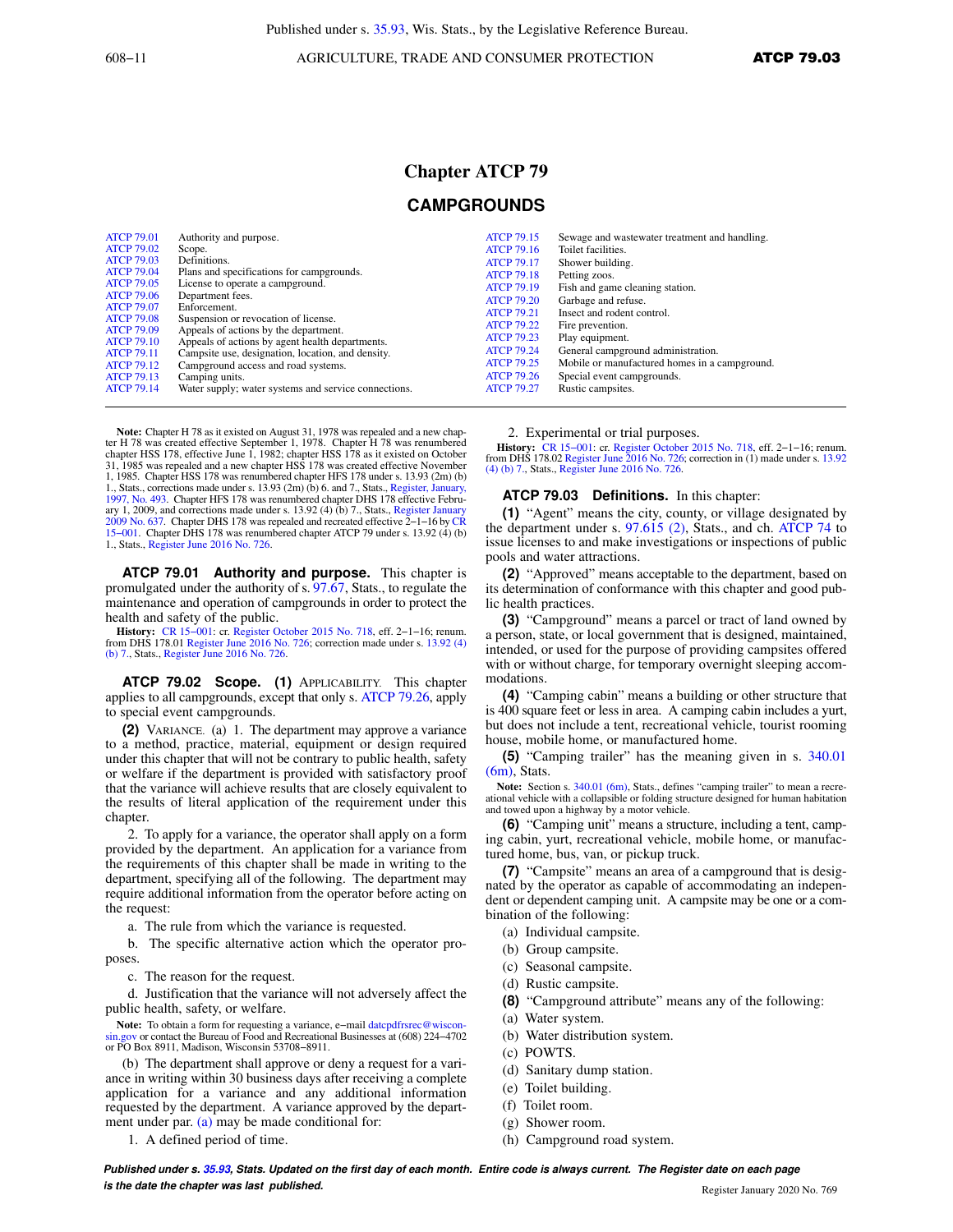(i) Campsite.

(j) A camping unit that is operator−provided.

(k) Any other operator−provided building or structure.

**(9)** "Collection point" means an area within a campground used for the accumulation of garbage, refuse, or recyclables.

**(10)** "Department" means the Wisconsin department of agriculture, trade and consumer protection.

**(11)** "Dependent camping unit" means a camping unit that is not equipped with a toilet or toilet facilities.

**(12)** "Dependent campsite" means an individual or group campsite that is capable of supporting one or more dependent camping units.

**(13)** "Domestic wastewater" has the meaning given in s. SPS 381.01 (78).

**Note:** Section SPS 381.01 (78) reads: "Domestic wastewater" means the type of wastewater, not including storm water, normally discharged from or similar to that discharged from plumbing fixtures, appliances and devices including, but not limited to sanitary, bath, laundry, dishwashing, garbage disposal, and cleaning wastewaters.

**(14)** "Group campsite" means a campsite designated for use by 7 or more campers.

**(15)** "Independent camping unit" means a camping unit that is equipped with a self−contained water storage tank and toilet facility which discharges to a holding or transfer tank.

**(16)** "Independent campsite" means an individual or group campsite that is capable of supporting one or more independent camping units.

**(17)** "Individual campsite" means a campsite designated for use by 6 or fewer campers, unless the campers are members of an individual family.

**(17m)** "Individual family" means the principal campsite occupant and persons related to that person as a spouse, child, parent, grandparent, sibling or grandchild, or the spouse's child, parent, grandparent, sibling, or grandchild.

**(18)** "Manufactured home" has the meaning given in 42 USC 5402 (6).

**Note:** Section 42 USC 5402 (6) reads: "manufactured home" means a structure, transportable in one or more sections, which, in the traveling mode, is eight body feet or more in width or forty body feet or more in length, or, when erected on site, is three hundred twenty or more square feet, and which is built on a permanent chassis and designed to be used as a dwelling with or without a permanent foundation when connected to the required utilities, and includes the plumbing, heating, air−conditioning, and electrical systems contained therein; except that such term shall include any structure which meets all the requirements of this paragraph except the size requirements and with respect to which the manufacturer voluntarily files a certification required by the Secretary and complies with the standards established under this chapter; and except that such term shall not include any self−propelled recreational vehicle.

**(19)** "Mobile home" has the meaning given in s. 101.91 (10), Stats.

**Note:** Section 101.91 (10) Stats., reads: "Mobile home" means a vehicle manufactured or assembled before June 15, 1976, designed to be towed as a single unit or in sections upon a highway by a motor vehicle and equipped and used, or intended to be used, primarily for human habitation, with walls of rigid uncollapsible construction, which has an overall length in excess of 45 feet. "Mobile home" includes the mobile home structure, its plumbing, heating, air conditioning and electrical systems, and all appliances and all other equipment carrying a manufacturer's warranty.

**(20)** "Motor home" has the meaning given in s. 340.01 (33m), Stats.

**Note:** Section 340.01 (33m), Stats., reads: "Motor home" means a motor vehicle designed to be operated upon a highway for use as a temporary or recreational dwelling and having the same internal characteristics and equipment as a mobile home.

**(21)** "Operator" means the owner of a campground or the person responsible to the owner for the operation of the campground.

**(22)** "Operator−provided" means a thing made available to the public by the operator with or without charge.

**(23)** "Park model" means a recreational vehicle that is built on a single chassis mounted on wheels, that has a gross trailer area of not more than 400 square feet in the setup mode, and that bears a label, symbol, or other identifying mark indicating construction to nationally recognized standards ANSI 119.5.

**(24)** "Person" means, for purposes of issuing a license, an individual, partnership, association, firm, company, corporation,

municipality, county, town or state agency, whether tenant, owner, lessee or licensee, or the agent, heir, or assignee of any of these, as applicable.

**(25)** "Petting zoo" means a collection of animals that can be touched or fed.

**(26)** "Plumbing system" has the meaning given in s. SPS 381.01 (179).

**Note:** Section SPS 381.01 (179) reads: "Plumbing system" includes the water supply system, the drain system, the vent system, plumbing fixtures, plumbing appli-ances and plumbing appurtenances that serve a building, structure or premises.

**(27)** "Potable" has the meaning given in s. NR 812.07 (75).

**Note:** Section NR 812.07 (75) reads: "Potable" means water supplied for human consumption, sanitary use, or for the preparation of food or pharmaceutical products.

**(28)** "POWTS" or "private on−site wastewater treatment system" has the meaning given in s. 145.01 (12), Stats.

**Note:** Section 145.01 (12), Stats., reads: PRIVATE ON−SITE WASTEWATER TREAT-MENT SYSTEM. "Private on−site wastewater treatment system" means a sewage treatment and disposal system serving a single structure with a septic tank and soil absorp-tion field located on the same parcel as the structure. This term also means an alternative sewage system approved by the department including a substitute for the septic tank or soil absorption field, a holding tank, a system serving more than one structure or a system located on a different parcel than the structure. A private on−site wastewater treatment system may be owned by the property owner or by a special purpose district.

**(29)** "Private water system" has the meaning given in s. NR 812.07 (78).

**Note:** Section NR 812.07 (78) reads: "Private water system" means any water system supplying water that is not a public water system.

**(30)** "Public sewer" has the meaning given in s. SPS 381.01 (198).

Note: Section SPS 381.01 (198) reads: "Public sewer" means a sewer owned and controlled by a public authority.

**(31)** "Public water system" has the meaning given in s. NR 812.07 (80).

**Note:** Section NR 812.07 (80) reads: "Public water system" means a system for the provision to the public of piped water for human consumption if such system has at least 15 service connections or regularly serves an average of at least 25 individuals daily at least 60 days per year. A public water system is either a "community water system" or a "non−community water system." Such system includes:

(a) Any collection, treatment, storage, and distribution facilities under control of the operator of such system and used primarily in connection with such system, and (b) Any collection or pretreatment storage facilities not under such control which are used primarily in connection with such system.

**(32)** "Recreational vehicle" means a vehicle that has walls of rigid construction, does not exceed 45 feet in length, is designed to be towed upon a highway by a motor vehicle or has a motor of its own, and is equipped and used, or intended to be used, primarily for temporary or recreational human habitation. A recreational vehicle includes camping trailers, motor homes, and park models.

**(33)** "Rustic campsite" means an individual campsite that is accessible only by canoe, boat, horse, walking, or a nonmotorized vehicle and for which there are no operator−provided campground attributes.

Note: DNR primitive and semi–primitive camping facilities as defined in s. NR 44.07 (6) (e) 2., are covered under an memorandum of understanding established between the department and the DNR.

**(34)** "Sanitary dump station" means a department of safety and professional services approved facility that is designed to receive sewage and domestic wastewater from the holding tank or transfer tank of a recreational vehicle.

**(35)** "Seasonal campsite" means a campsite in which the operator allows a camper to park a privately owned camping unit for 30 or more consecutive days.

**(36)** "Special event campground" means a campground temporarily created to provide campsites in conjunction with a special event, such as a fair, rally, carnival, music festival, sporting event, community festival, or other similar event.

**(37)** "Tourist rooming house" notwithstanding s. ATCP 72.03 (20), when used in connection with this chapter, means a lodging place other than a hotel or motel, that is more than 400 square feet, in which sleeping accommodations are offered for pay to a tourist or transient. A "tourist rooming house" does not include private boarding or rooming houses not accommodating a tourist or tran-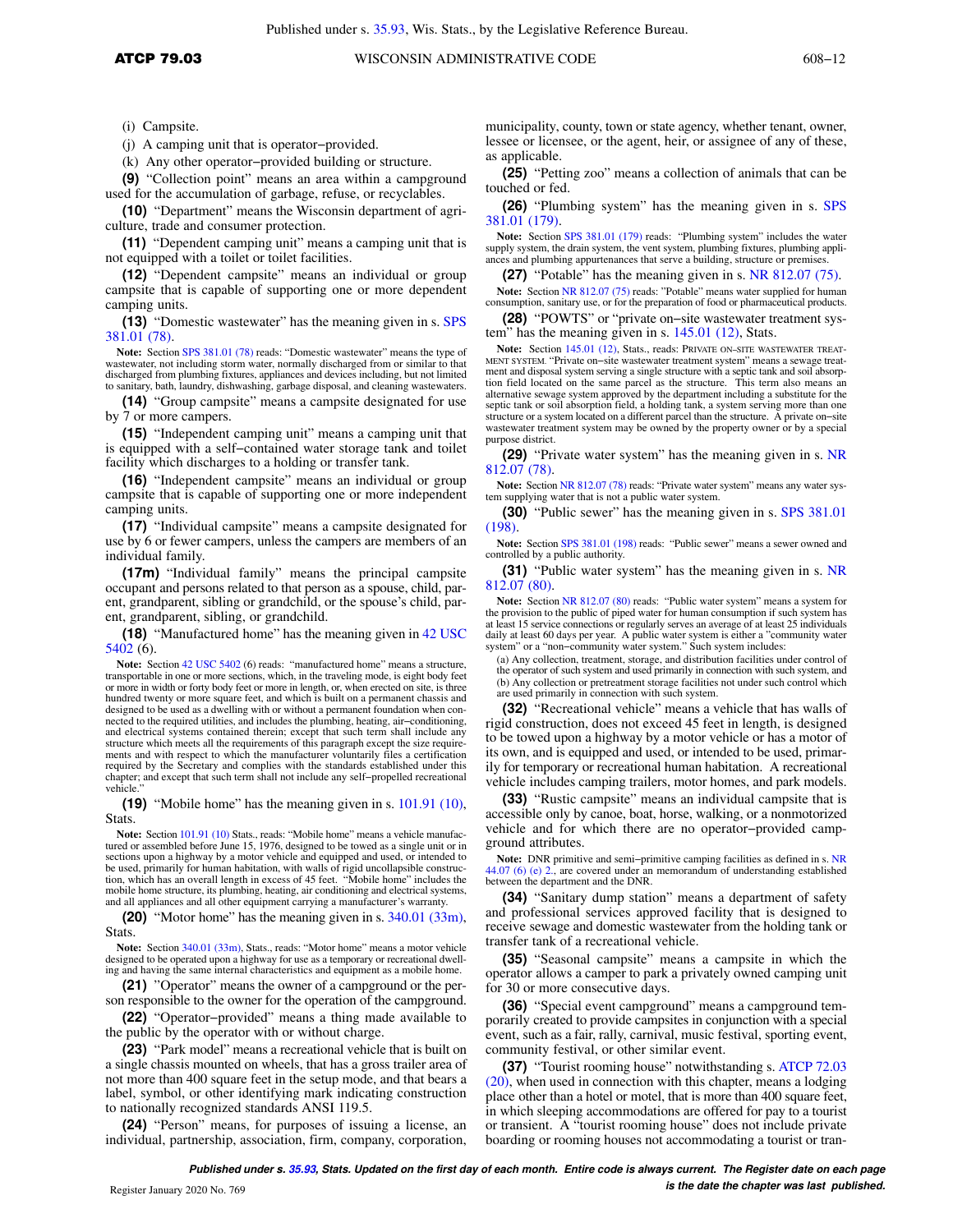sient, or a bed and breakfast establishment regulated under ch. ATCP 73.

**(38)** "Vault privy" has the meaning given in s. SPS 391.03 (9). Note: Section SPS 391.03 (9) reads: "Vault privy" means an enclosed nonportable toilet into which nonwater–carried human wastes are deposited to a subsurface storage chamber that is watertight.

**(39)** "Water distribution system" has the meaning given in s. SPS 381.01 (280).

**Note:** Section SPS 381.01 (280) reads: "Water distribution system" means that portion of a water supply system from the building control valve to the connection of a fixture supply connector, plumbing fixture, plumbing appliance, water−using equipment or other piping systems to be served.

**(40)** "Water service" has the meaning given in s. SPS 381.01 (282).

**Note:** Section SPS 381.01 (282) reads: "Water service" means that portion of a water supply system from the water main or private water supply to the building control valve.

**(41)** "Water system" has the meaning given in s. NR 812.07 (118).

**Note:** Section NR 812.07 (118), reads: Water system" means the water supply, storage, treatment facilities and all structures and piping by which water is provided for any purpose.

**(42)** "Yurt" means a round domed structure constructed of wood and fabric.

**History:** CR 15−001: cr. Register October 2015 No. 718, eff. 2−1−16; correction in (30) made under s. 13.92 (4) (b) 7., Stats., Register January 2016 No. 721; renum. from DHS 178.03 Register June 2016 No. 726; correction in (1), (37) made under s.<br>13.92 (4) (b) 7., Stats., Register June 2016 No. 726; correction in (10) made under<br>s. 13.92 (4) (b) 6., Stats., Register June 2016 No. 726 under s. 35.17, Stats., Register June 2016 No. 726; **CR 18−019: am. (1), (24) Regis-ter January 2020 No. 769, eff. 2−1−20.**

**ATCP 79.04 Plans and specifications for campgrounds. (1)** APPROVAL REQUIRED. (a) Except as specified in par.(b) an operator shall obtain plan approval from the department or its agent before any one of the following occurs:

1. The operator begins construction of a campground.

2. The operator modifies or increases the number or type of any campground attribute that was subject to a previous plan review by the department or its agent.

(b) An operator−provided camping unit that meets s. ATCP 79.13 (3) or that has been approved by the department or its agent under sub. (2) and s. ATCP 79.13 (3), may be placed or relocated on any approved campsite.

Note: In addition to meeting the department's plan review requirements, a person should consult with other agencies that may also require prior plan or construction approval, such as the department of safety and professional services, the department of natural resources, or the local building and zoning agency before commencing construction or modification of a campground.

**(2)** APPLICATION FOR PLAN APPROVAL. (a) An applicant for plan approval shall submit all of the following to the department or its agent:

1. A fully and accurately completed, signed, and dated application for plan approval on a form provided by the department.

2. A copy of the plans and specifications drawn to scale or a drawing indicating distance of separation measured in feet in accordance with the applicable requirements of this chapter.

3. Any other information required by the department or its agent regarding the operation of the campground as it relates to the health, safety, and welfare of the public.

**Note:** To obtain a copy of the plan approval application form, e−mail datcpdfrsrec@wisconsin.gov or contact the Bureau of Food and Recreational Businesses at (608) 224−4702 or PO Box 8911, Madison, Wisconsin 53708−8911.

(b) 1. If the department or its agent receives a plan or application that is not completed as specified in par. (a) 1. and 2., the department shall contact the operator to seek additional information.

2. Within 30 days after receipt of any additional information requested under subd. 1., the department or its agent shall approve or deny the plan. If the department or its agent approves the plan, the department or its agent shall issue a plan approval letter to the operator. If the department or its agent denies a plan, the applicant shall be given the reason, in writing, for the denial. The applicant may appeal the decision made by the department under s. ATCP 79.09. If the decision was made by a department's agent, the applicant may appeal the decision under s. ATCP 79.10.

**History:** CR 15–001: cr. Register October 2015 No. 718, eff. 2–1–16; correction in (2) (b) 2. made under s. 35.17, Stats., Register October 2015 No. 718; renum. from<br>DHS 178.04 Register June 2016 No. 726; correction in ( s. 13.92 (4) (b) 7., Stats., Register June 2016 No. 726.

**ATCP 79.05 License to operate a campground. (1)** LICENSE REQUIRED. (a) *Conditions requiring a license.* No person may operate a campground without a license from the department or its agent if any one of the following applies:

1. A person offers or intends to offer 3 or fewer campsites and advertises or otherwise presents to the public an offer of the campground or specific campsites.

2. A person offers or intends to offer 4 or more campsites, regardless whether the person advertises or otherwise presents to the public an offer of the campground or specific campsites.

**Note:** Pursuant to s. 97.67 (1g), Stats., a campground license is not required for camping at a county or district fair at which 4−H Club members exhibit, for the 4 days preceding the fair, the duration of the fair, and the 4 days following the fair.

3. a. Except as provided under subd. 3. b., if a license holder sells or otherwise transfers ownership or operation of a campground to another person, a new license is required under s. 97.67 (2) (a), Stats., and the campground may not be opened to the public until the department or its agent has issued a new license.

b. As provided in s.  $97.67$  (2) (b) and (c), Stats., an individual may transfer a license to an immediate family member, if the individual is transferring operation of the campground. A sole proprietorship that reorganizes as a business entity, as defined in s. 179.70 (1), Stats., or a business entity that reorganizes as a sole proprietorship or a different type of business entity may transfer a license to the newly formed business entity or sole proprietorship if the campground remains at the location for which the license was issued and at least one individual who had an ownership interest in the sole proprietorship or business entity to which the license was issued has an ownership interest in the newly formed sole proprietorship or business entity.

c. Except as provided in this paragraph, no license issued under this chapter is transferable from one premise to another or from one person or entity to another.

d. A person who wishes to transfer a license under subd. 3. a. or b. shall notify the department or its agent prior to operation of the campground.

Note: Under s. 97.605 (4) (a) 2., Stats., "Immediate family member" means a spouse, grandparent, parent, sibling, child, stepchild, or grandchild or the spouse of<br>a grandparent, parent, sibling, child, stepchild, or grandchild. Under ss. 97.605 (4)<br>(a) 1. and 179.70 (1), Stats., "business entity" 180.0103 (5), Stats., a limited liability company, as defined in s. 183.0102 (10), Stats., a limited partnership, or a corporation, as defined in s. 181.0103 (5), Stats., a foreign limited liability company, as defined in s. 183.0102 (8), Stats., a foreign limited partnership, a foreign corporation, as defined in s. 180.0103 (9), Stats., or a foreign corporation, as defined in s. 181.0103 (13), Stats.

**Note:** To notify the department of a transfer of ownership, call (608) 224−4923 or send an e−mail to datcpdfslicensing@wi.gov.

(b) *Conditions requiring multiple licenses.* If 2 or more campgrounds are located within a tract of land owned by the person who owns or operates both campgrounds and the central registration location of each campground is separated by 5 or more miles, a separate license is required for each campground.

(c) *Preinspection required.* Before the department or its agent may issue a license to operate a campground under par.  $(a)$  or  $(b)$ , the department or agent shall conduct a preinspection. A preinspection is not required for a transfer to an immediate family member under par. (a) 3. b.

**Note:** Pursuant to 97.67 (1m), Stats., the department or a local health department granted agent status under s. 97.615 (2), Stats., may not, without a preinspection, grant a license to a person intending to operate a new public campground or to a person intending to be the new operator of an existing campground.

**(2)** LICENSE DURATION AND RENEWAL. (a) *Expiration.* Each license issued under this chapter expires on June 30, except that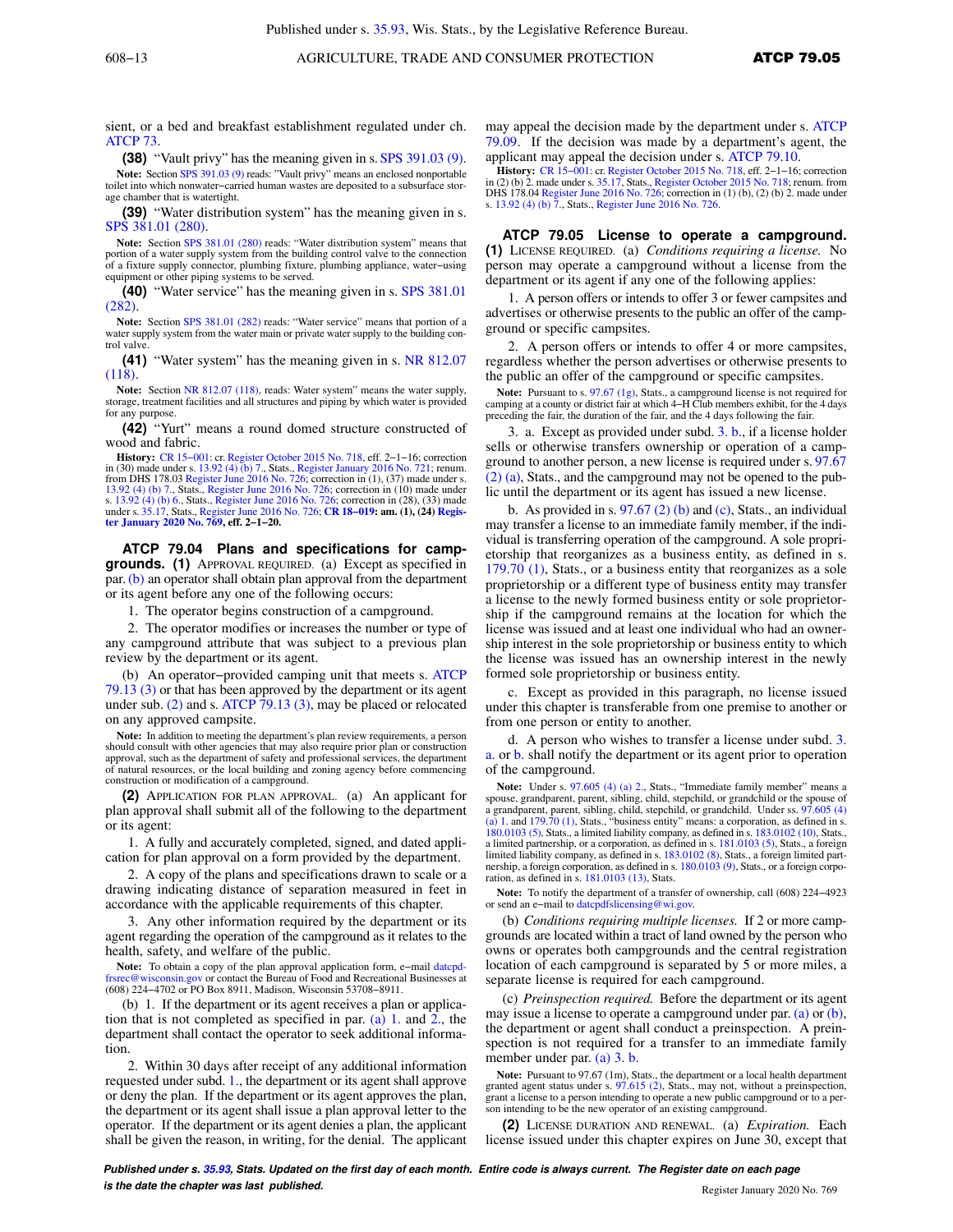a license initially issued during the period beginning on April 1 and ending on June 30, expires on June 30 of the following year.

(b) *Annual renewal.* Each license shall be renewed annually as provided in sub. (4).

**(3)** NEW LICENSE . (a) *Application.* To apply for a new license, the applicant shall apply on an application form provided by the department or its agent. The completed application shall be accompanied by all of the following:

1. The applicable fees specified under s. ATCP 79.06 and any fees previously due to the department or its agent under this chapter.

2. Information, as determined by the department or its agent, including documentation that the campground will be maintained and operated in compliance with this chapter, applicable federal and state laws, as it relates to the health, safety, and welfare of the public.

**Note:** As provided under s. 97.615 (2) (d), Stats., a local health department can establish and collect fees for licenses. If you were issued a license by a local health department, contact the local health department for its license fee schedule.

(b) *Requests for preinspection.* The operator shall contact the department or its agent and arrange a time for the preinspection required under s. ATCP 79.05 (1) (c), before operating a campground.

**Note:** To obtain a copy a copy of the campground operator license application form, or to arrange for a preinspection, call (608) 224−4923 or send an e−mail to datcpdfslicensing@wi.gov.

**(4)** LICENSE RENEWAL. (a) To renew a license, the operator shall pay the department the applicable license fee specified under s. ATCP 79.06 before the license expires. If payment to renew a license fee is not received by the department before the expiration date of the license, the late fee specified under s. ATCP 79.06 (2) (c) shall be paid in addition to the license fee. An application for a renewal license is not required.

(b) 1. The department may refuse to renew a license as provided under sub.  $(5)$  (a) 1.

2. The department shall refuse to renew a license as provided under sub.  $(5)$  (b).

**(5)** DEPARTMENT OR AGENT ACTION ON A LICENSE APPLICATION. (a) *Department decision on a license.* 1. The department or its agent may not issue a new license or renew an existing license for a campground unless all of the following conditions are met:

a. The operator has corrected a condition for which the department or agent has issued a written health or safety−related order.

b. The operator, applicant, or license holder has provided the department or its agent with the information required under sub. (3) (a) 2., or documentation indicating that the campground is designed and constructed in accordance with the state law and regulations stated in this chapter.

c. The department or its agent has determined that the operator, applicant or license holder is not in violation of ch. 97, Stats., or has only a minor violation as defined in s. 227.04 (1) (a).

(b) *License prohibited.* The department or its agent shall refuse to issue a new license or renew an existing license to operate a campground under any of the following circumstances:

1. A fully and accurately completed, signed and dated application has not been received by the department or its agent.

2. The department or its agent has not conducted the preinspection required under s. ATCP 79.05 (1) (c).

3. The department or its agent has not approved the plan for the campground under s. ATCP 79.04.

4. The operator has not paid all of the applicable fees under s. ATCP 79.06.

5. The operator has modified, repaired, or maintained the campground in a manner that is not in accordance with what the department recognizes as safe practice as outlined in this chapter.

(c) *Conditional license.* Except as provided in s. 93.135, Stats., the initial issuance, renewal, or continued validity of a

license may be conditioned upon the requirement that the license holder correct a violation of this chapter, s. 97.67, Stats., or ordinances adopted under s. 97.615 (2) (g), Stats., within a specified period of time. If the condition is not satisfied within the specified time or after an extension of time approved by the department, the license is void. No person may operate a campground after a license has been voided. Any person who does so shall be subject to the penalties under ss. 97.72 and 97.73, Stats., and fees under s. ATCP 79.06 (2) (e). An operator whose license is voided under this paragraph may appeal the decision under s. ATCP 79.09.

(d) *Granting or denial of a license.* 1. The department or its agent shall issue or deny a new license or shall renew a license for a campground within 30 days after the applicant meets all of the requirements under subs. (3) or (4), as applicable.

2. If the department or its agent denies an application for a license, the applicant shall be given reasons, in writing, for the denial and information regarding appeal rights provided under s. ATCP 79.09.

**(6)** VOIDED LICENSE FOR FAILURE TO PAY FEES. (a) *Payment time frame.* If an applicant or operator fails to pay all applicable fees, late fees, and processing charges under s. ATCP 79.06, within 45 days after the expiration of the license, the license is void.

(b) *Notice of insufficiency.* If the department receives a notice of an insufficiency under s. ATCP 79.06 (3), the applicant or operator shall have 15 days after receipt of notice from the department of the insufficiency to pay all applicable fees and processing charges or the license is void.

(c) *Appeal rights.* An operator whose license is voided under this subsection may appeal the decision as provided under s. ATCP 79.09. The burden is on the license applicant or operator to show that all applicable fees, late fees and processing charges have been paid. During any appeal process concerning a payment dispute, operation of the campground is deemed to be operation without a license and is subject to the fees under s. ATCP 79.06 (2) (e) in addition to the fees otherwise due, unless the applicant or operator meets its burden of proof under this subsection.

**(7)** LICENSE POSTING. A current license issued by the department shall be posted in a place visible to the public. A license may not be altered or defaced.

**History:** CR 15–001: cr. Register October 2015 No. 718, eff. 2–1–16; correction in (1) (a) 3. a., d. made under s. 13.92, (4) (b) 7., Stats, correction in (5) (b) 1., (d) 1., (d) 1., (d) 1., (d) 1., (d) 1., (d) 1., (d) 1. 178.05 Register June 2016 No. 726; correction in (1) (a) 3. a., b., (3) (b), (4) (a), (5) (a) 1. c., (c), (d) 2., (6) made under s. 13.92 (4) (b) 7., Stats., Register June 2016 No.<br>726; correction in (5) (c) made under s. 13.92 (4) (b) 7., Stats., Register January 2017<br>No. 733; CR 18–019: am. (title), (1) (titl **(a) (intro.), (4), (5) (title), (a) (title), 1. (intro.), b., c., (b) (intro.), (c), (d), (6), (7) Register January 2020 No. 769, eff. 2−1−20**.

ATCP 79.06 Department fees. (1) FEE SCHEDULE. Pursuant to s. 97.67 (5), Stats., no license may be issued until all applicable fees have been paid. Table ATCP 79.06 applies to campground licenses issued by the department under this chapter.

Note: As provided in s. 97.615 (2) (d), Stats., a local health department can establish and collect fees for license. If you were issued a license by a local health department, contact the local health department for its license fee schedule.

**(2)** TYPES OF FEES. (a) *Preinspection fee.* The operator shall pay the applicable preinspection fee listed in Table ATCP 79.06 to the department before a new license is issued under s. ATCP 79.05 (3).

(b) *License fee.* The operator shall pay the applicable license fee listed in Table ATCP 79.06 to the department for each campground for which the operator applies for a new or renewal license.

(c) *Late fee.* If the license fee for a license renewal is not paid before the expiration date of the license, the operator shall pay to the department a late fee of \$85.00 in addition to the renewal license fee.

(d) *Reinspection fee.* If the department conducts a reinspection of a campground under s. ATCP 79.07 (1) (b) 1. or 4., the operator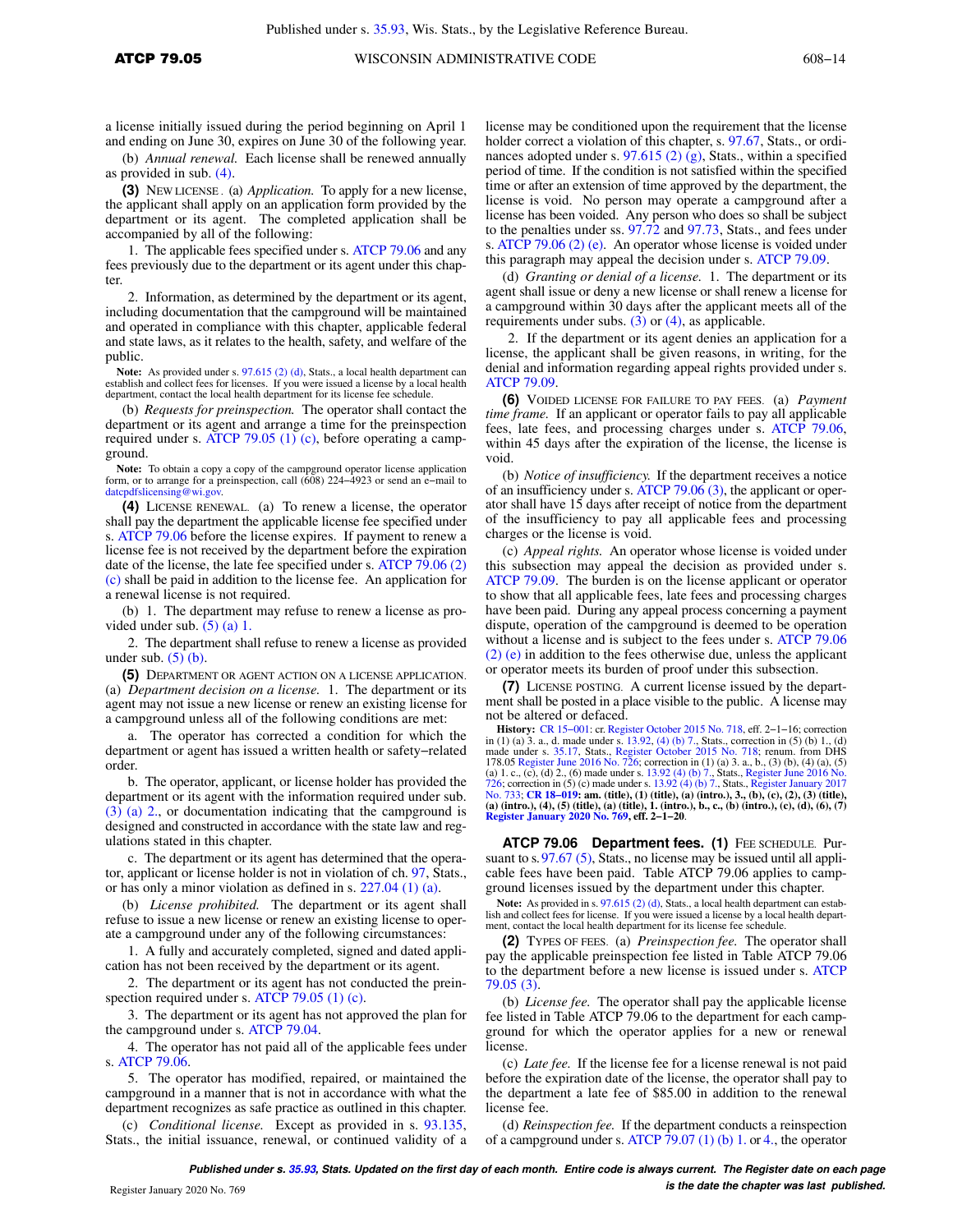shall pay to the department the applicable reinspection fee listed in Table ATCP 79.06. The department shall assess an additional fee as listed in Table ATCP 79.06, for any second or subsequent reinspection conducted under s. ATCP 79.07 (1) (b) 4.

(e) *Fees for operating without a license.* If a campground is found to be operating without a license, the operator shall pay to the department a fee of \$749.00, in addition to all applicable fees and any processing charges under sub. (3).

Note: Anyone operating a campground without a license is also subject to the penalties in ss. 97.72 and 97.73, Stats.

(f) *Duplicate license.* If an operator requests a duplicate license, the operator shall pay the department a fee of \$15.00.

(g) *Fees for special condition inspections.* For inspection or consultation activities that are not directly related to the department's responsibilities for issuing licenses, the department shall charge the operator or the entity requesting the inspection or consultation \$175.00.

**(3)** PENALTIES FOR INSUFFICIENCY OF PAYMENT. If the payment for a new or renewal license is by check or other draft drawn upon an account containing insufficient funds, the applicant or operator shall, within 15 days after receipt of notice from the department of the insufficiency, pay all applicable fees under sub. (1) and the financial institution's processing charges by cashier's check or other certified draft, money order, or cash.

| Table ATCP 79.06    |
|---------------------|
| <b>Fee Schedule</b> |

| Permit Type                                   | Permit<br>Fee | Preinspection Fee | <b>First Reinspection</b><br>Fee | Second and<br>Subsequent<br>Reinspection Fee |
|-----------------------------------------------|---------------|-------------------|----------------------------------|----------------------------------------------|
| Campground Permit Fee<br>1-25 campsites       | \$175         | \$380             | \$180                            | \$240                                        |
| Campground Permit Fee<br>26-50 campsites      | \$250         | \$565             | \$263                            | \$350                                        |
| Campground Permit Fee<br>51-100 campsites     | \$305         | \$700             | \$319                            | \$425                                        |
| Campground Permit Fee<br>101-199 campsites    | \$355         | \$830             | \$375                            | \$500                                        |
| Campground Permit Fee<br>200+ campsites       | \$410         | \$965             | \$435                            | \$580                                        |
| Special Event Campground<br>1-25 campsites    | \$175         |                   |                                  |                                              |
| Special Event Campground<br>26-50 campsites   | \$250         |                   |                                  |                                              |
| Special Event Campground<br>51-100 campsites  | \$305         |                   |                                  |                                              |
| Special Event Campground<br>101-199 campsites | \$355         |                   |                                  |                                              |
| Special Event Campground<br>200+ campsites    | \$410         |                   |                                  |                                              |

Note: A tourist rooming house is not counted as a campsite.<br>**History:** CR 15-001: cr. Register October 2015 No. 718, eff.

**History:** CR 15−001: cr. Register October 2015 No. 718, eff. 2−1−16; renum. from DHS 178.06 Register June 2016 No. 726; correction in (1), (2) (a), (b), (d) made under s. 13.92 (4) (b) 7., Stats., Register June 2016 No. 726; **CR 18−019: am. (1), (2) (a) to (c), (e) to (g), (3) Register January 2020 No. 769, eff. 2−1−20**.

**ATCP 79.07 Enforcement. (1)** INSPECTIONS AND ACCESS TO THE PREMISES. (a) *Inspections.* Under ss. 97.615 (2) and 97.65 (1), Stats., an authorized employee or agent of the department, upon presenting proper identification, may enter any campground at any reasonable time, for any of the following purposes:

1. To inspect the campground.

2. To determine if there has been a violation of this chapter or s. 97.67, Stats.

3. To determine compliance with previously written orders to correct violations.

4. To secure samples or specimens.

5. To examine and copy relevant documents and records related to the operation of the campground.

6. To obtain photographic or other evidence needed to enforce this chapter.

(b) *Reinspections.* 1. The department or its agent may reinspect a campground whenever an inspection or the investigation of a complaint reveals the existence of a violation that is potentially hazardous to the health and welfare of patrons or employees of the campground.

2. A reinspection shall be scheduled to allow the operator a reasonably sufficient time to correct the deficiencies.

3. A reinspection fee shall be charged for the reinspection based on Table ATCP 79.06 or applicable charges determined by an agent of the department.

4. If an additional reinspection is required because a violation has not been corrected in the scheduled time, the department shall assess a second or subsequent reinspection fee based on Table ATCP 79.06 as authorized under s. ATCP 79.06 (2) (d), and the department may order the operator to show just cause why the license should not be suspended or revoked under s. ATCP 79.08.

**(2)** GENERAL ORDERS TO CORRECT VIOLATIONS. (a) *Written orders.* If upon inspection of a campground, the department or agent finds that the campground is not designed, constructed, equipped or operated as required under this chapter, the department or agent shall issue a written order to correct the violation. The order shall specify the correction needed for compliance and the time period within which the correction should be made. The time period specified in the order may be extended at the discretion of the department or agent as specified in par. (c).

(b) *Failure to correct a violation.* 1. If a violation is not corrected by the expiration of the time period stated in the order given under par. (a), or any extension of time granted under par. (c), the department or agent may issue an order under s. ATCP 79.08 to suspend or revoke the license to operate the campground. An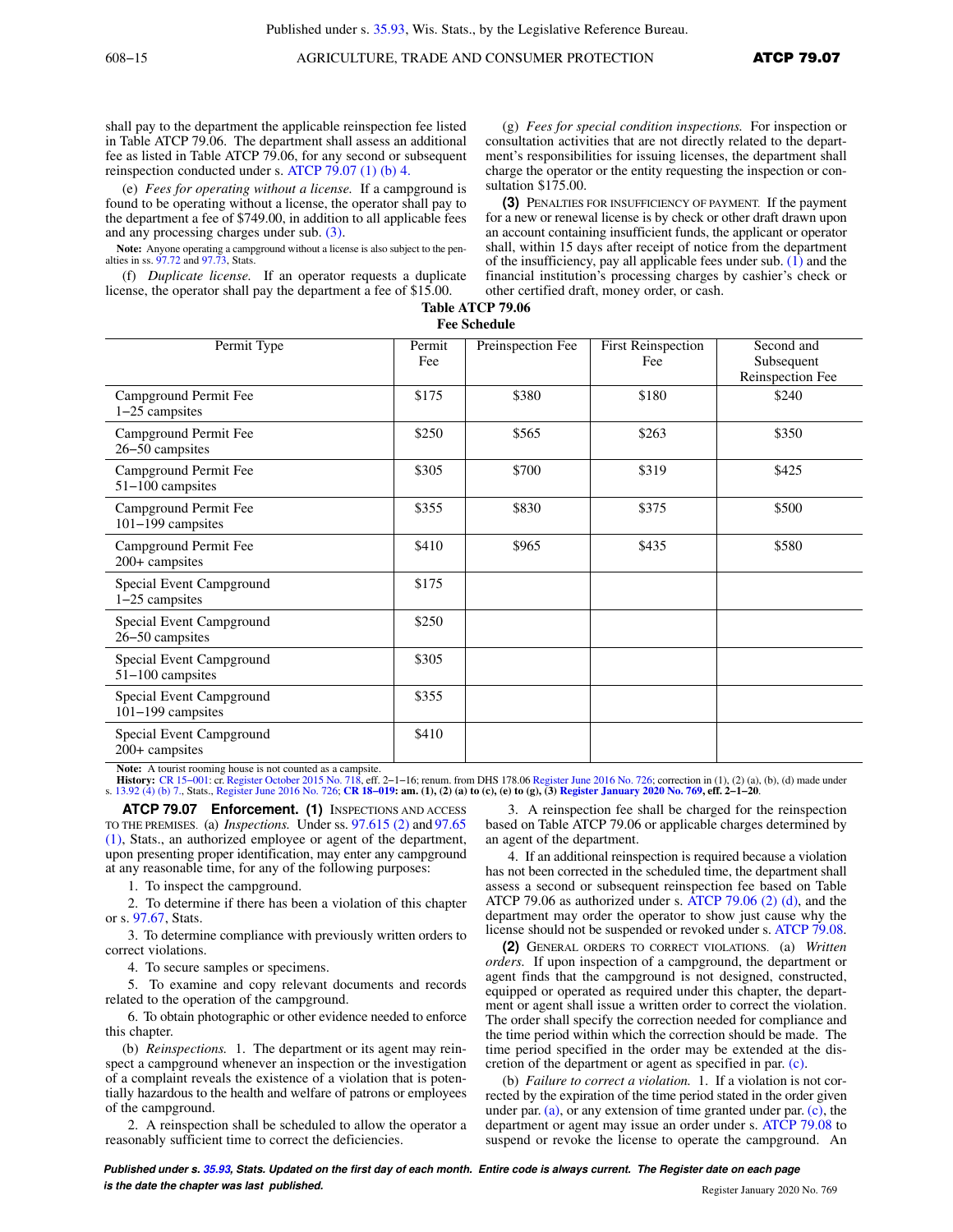order for suspension or revocation shall take effect as provided under s. ATCP 79.08.

2. Under s. 97.12 (5), any person who fails to comply with an order of the department shall forfeit \$10 for each day of noncompliance after the order is served upon or directed to him or her. A person may appeal a forfeiture under s. ATCP 79.09.

(c) *Requests for an extension to correct a violation.* 1. The department or its agent may extend the time to correct a violation based on a determination of the seriousness of the violation, the operator's progress towards correcting the violation, and the operator's previous history of compliance.

2. To request an extension to correct a violation, the operator shall submit a written request to the department or agent before the time specified in the written order to correct the violation. The operator shall provide information that demonstrates to the department or its agent that corrective action has been initiated, but additional time is needed to fully correct the violation.

**(3)** TEMPORARY ORDERS. (a) *Conditions for a temporary order.* As provided in s. 97.65 (2) (a), Stats., whenever, as a result of an inspection under sub.  $(1)$ , the department or its agent has reasonable cause to believe that an immediate danger to health or safety exists, the department or its agent may issue a temporary order without advance notice or hearing to do any of the following:

1. Prohibit the continued operation or method of operation of specific equipment.

2. Require that the premises or affected areas within the premises to cease operations and close until remedies are applied that eliminate the immediate danger to health or safety.

(b) *Duration of a temporary order; actions prohibited.* 1. A temporary order shall take effect upon delivery of the order to the operator or responsible supervisor. Except as provided in par. (c), the temporary order shall remain in effect for 14 days from the date of its delivery, but a temporary order may be reissued for one additional 14−day period if necessary to complete any analysis or examination of samples, specimens, or other evidence.

2. No operation or method of operation prohibited by the temporary order may be resumed without the approval of the department or agent until the order has terminated or the time period specified in subd. 1. has expired, whichever occurs first, unless as provided under par. (c), the department or its agent provides notice that an immediate danger to health or safety is present. If upon completed analysis or examination, the department or agent determines that construction, sanitary condition, operation or method of operation of the premises or equipment does not constitute an immediate danger to health or safety, the department or agent shall immediately notify the owner, operator or responsible supervisor in writing and the temporary order shall terminate upon receipt of the written notice.

(c) *Notice of findings upon analysis or examination.* If the analysis or examination under sub.  $(1)$ , shows that the construction, sanitary condition, operation or method of operation of the premises or equipment constitutes an immediate danger to health or safety, the department or agent, within the effective period of the temporary order specified in par.  $(b)$  1., shall provide written notice of the findings to the owner, operator or responsible supervisor. Upon receipt of the notice, the temporary order remains in effect until a final decision is issued under s. ATCP 79.09. The notice shall include a statement that the facility has a right to request a hearing under s. ATCP 79.09 within 15 days after issuance of the notice.

(d) *Failure to comply with temporary order; forfeitures and penalties.* Any person who fails to comply with a temporary order issued by the department shall forfeit \$10 for each day of noncompliance after the order is served upon or directed to him or her and, under s.  $97.65(5)(a)$ , Stats., may be fined not more than \$10,000 or imprisoned not more than one year in the county jail, or both. A person may appeal a forfeiture under s. ATCP 79.09.

**(4)** ACTION PLANS. (a) When required by the department, its agent, or this chapter, the operator and the department or its agent shall develop, on a form provided by the department, an action plan for compliance. The action plan shall include all of the following:

1. A description of the violation and code citation.

2. The steps the operator will take to correct the violation.

3. The date compliance will be achieved.

(b) The department or its agent shall void the campground license under s. ATCP 79.05 (5) (b), if the operator continues to be out of compliance or fails to meet the objectives outlined in the action plan past the date provided in the action plan.

**History:** CR 15−001: cr. Register October 2015 No. 718, eff. 2−1−16; correction of numbering in (1) (a) made under s. 13.92 (4) (b) 1., Stats., Register October 2015 No. 718; renum. from DHS 178.07 Register June 2016 No. 726; correction in (1) (a) (intro.), 2., (b) 3., 4., (2) (b), (3) (intro.), (c), (d), (4) (b) made under s. 13.92 (4) (b)<br>7., Stats., Register June 2016 No. 726; CR 18–019: am. (x) Register January 2020 No.<br>769, eff. 2–1–20; CR 18–019: am. (1) (b) 4 **2020 No. 769, eff. 2−1−20**.

**ATCP 79.08 Suspension or revocation of license.** The department may, after a hearing under s. ATCP 79.09, suspend or revoke a license for violation of s. 97.67, Stats., this chapter or an order issued by the department. The suspension or revocation order shall take effect 15 days after the date of issuance unless a hearing is requested under s. ATCP 79.09 (1).

**History:** CR 15–001: cr. Register October 2015 No. 718, eff. 2–1–16; renum.<br>from DHS 178.08 Register June 2016 No. 726; correction made under s. 13.92 (4)<br>(b) 7., Stats., Register June 2016 No. 726; CR 18–019: am. Registe **No. 769, eff. 2−1−20**.

**ATCP 79.09 Appeals of actions by the department. (1)** (a) Except as provided in sub. (2) or (3), a request for a hearing to contest the denial of a license, a voided license, suspension, revocation, forfeiture, or the issuance of an order under s. ATCP 79.07 (2) shall be submitted in writing to, and be received by, the department of administration's division of hearings and appeals within 15 calendar days after the date of the department's action.

(b) A request for hearing that is mailed to the division of hearings and appeals shall be considered filed with the division on the date of the postmark.

(c) A request for hearing that is hand−delivered to the division of hearings and appeals shall be considered filed on the date the request is received by the division of hearings and appeals.

(d) A request for hearing transmitted by facsimile to the division of hearings and appeals shall be considered filed on the date and time imprinted by the division's facsimile machine on the transaction report that accompanies the document. Documents received by facsimile after midnight local time shall be deemed filed on the first following business day.

Note: Effective 7–1–16, pursuant to 2015 Wis. Act 55 and s. 227.43(1m), Stats., a request for hearing shall be submitted to the DATCP Secretary via e–mail at date-<br>pappeals @ wisconsin.gov, faxed to (608) 224–5034, mailed Wisconsin 53718.

(e) As a condition for requesting a hearing to appeal the voiding of a license, an applicant or operator shall comply with sub. (3). In an appeal concerning voiding a license, the burden is on the applicant or operator to show that all the applicable fees, late fees and processing charges have been paid.

**(2)** A request for hearing to contest a temporary order given by the department under s. ATCP 79.07 (3) shall be made in writing to the department within 15 days of receipt of the order. The department shall hold a hearing within 15 days after the department receives the written request for hearing, unless the department and the operator agree to a later date, the immediate danger to health is removed, the order is not contested or the operator and the department mutually agree that no purpose would be served by a hearing. A final decision shall be issued under s. 227.47,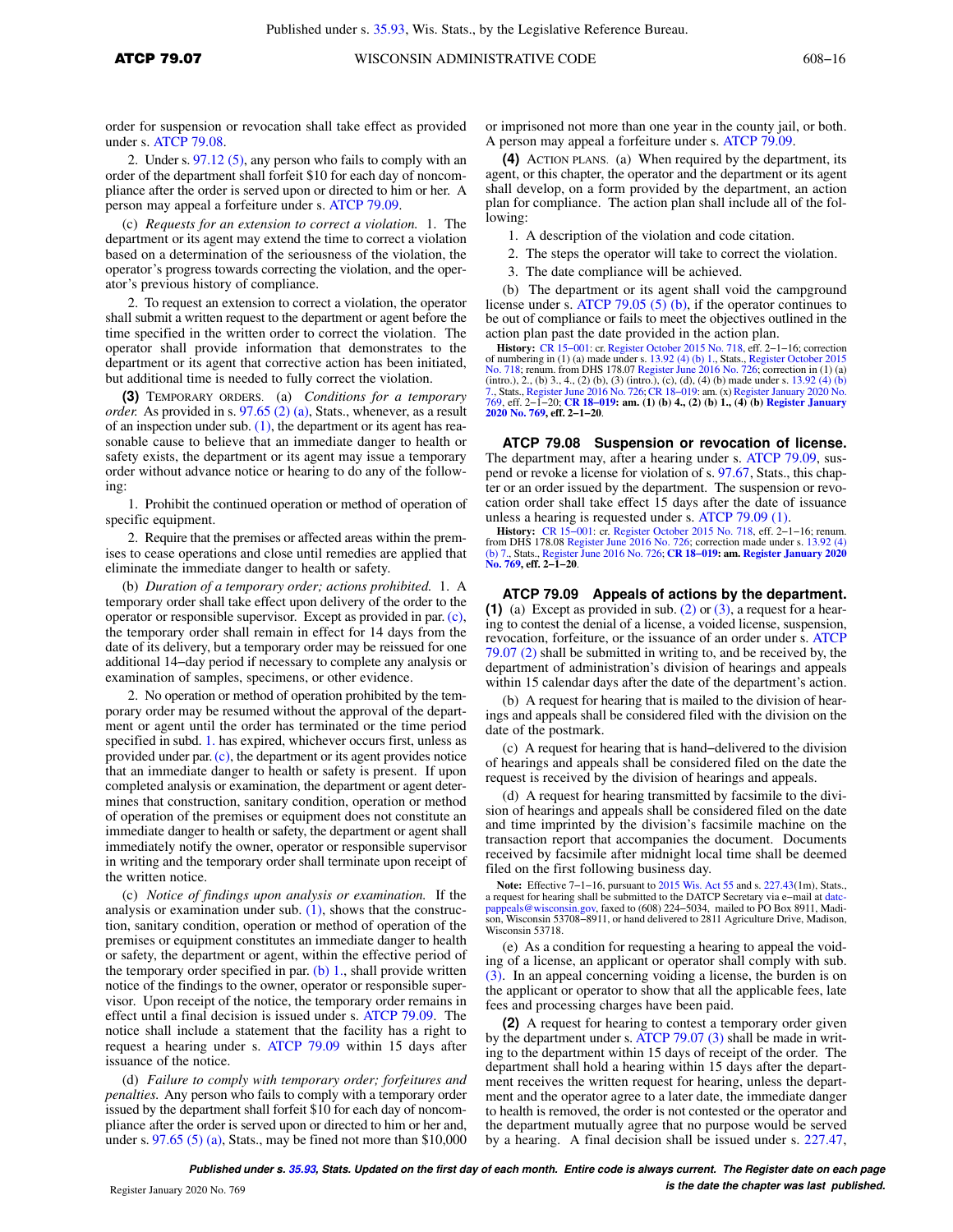Stats., within 10 days following the conclusion of the hearing. The decision may order any of the following to remove the danger to health:

(a) Changes to or replacement of equipment or construction.

(b) Changes in or cessations of any operation or method of operation of the equipment or premises.

**Note:** A request for hearing, under sub. (2), shall be submitted to the DATCP Secretary via e−mail at datcpappeals@wisconsin.gov, faxed to (608) 224−5034, mailed to PO Box 8911, Madison, Wisconsin 53708−8911, or hand delivered to 2811 Agriculture Drive, Madison, Wisconsin 53718. The hearing may be conducted by the department secretary or designee.

**(3)** If the department voids a license for failure to pay fees under s. ATCP 79.05 (6), the operator shall submit, within 15 days after receipt of the notice of the department's action, documentary evidence that all applicable fees, late fees and processing charges have been paid and that there are no outstanding payments due to the department.

**History:** CR 15–001: cr. Register October 2015 No. 718, eff. 2–1–16; renum.<br>from DHS 178.09 Register June 2016 No. 726; correction in (1) (a), (2) (intro.), (3)<br>made under s. 13.92 (4) (b) 7., Stats., Register June 2016 **(1) (a), (e), (3) Register January 2020 No. 769, eff. 2−1−20**.

**ATCP 79.10 Appeals of actions by agent health departments.** If an agent issues a license under this chapter, the operator shall appeal enforcement action to the agent health department.

**History:** CR 15−001: cr. Register October 2015 No. 718, eff. 2−1−16; renum. from DHS 178.10 Register June 2016 No. 726; **CR 18−019: am. Register January 2020 No. 769, eff. 2−1−20**.

**ATCP 79.11 Campsite use, designation, location, and density. (1)** CAMPSITE USE. No operator may allow a campsite to be occupied by the same individual for more than 8 continuous months in any 12 month period.

**(2)** CAMPSITE DESIGNATION. The operator shall clearly mark each campsite with an alpha or numeric symbol that is a minimum of 2 inches in height and visible from the campground's internal road system. This rule first applies to an existing campground symbol when the symbol is changed or replaced on or after February 1, 2016.

**(3)** CAMPGROUND MAP. The operator shall maintain a current and accurate map of the campground. The map shall the show the layout and location of each campsite and operator−provided camping unit or tourist rooming house. The operator shall make the map available to all campground occupants during registration or on request.

**(4)** CAMPSITE LOCATION. (a) *Hazards.* A campsite may not be located in an area of a campground that is subject to the accumulation of water or in any other area that would constitute a health or safety hazard.

**Note:** The location of campsites and campground attributes in a flood plain or shore land area must be approved by local zoning or the DNR. See ch. NR 115 and s. NR 116.12 (2) (b) as enforced by the department of natural resources. Contact your local DNR office or local zoning office for more information.

(b) *Sources of odor or flies.* 1. A campsite may not be located within 100 feet of a barn or enclosure housing an animal, a petting zoo, or other source of odors or flies. This paragraph first applies to campsites created after February 1, 2016.

2. This provision does not apply to dogs and cats in individual campsites or for other animals as approved by a variance under s. ATCP 79.02 (2).

**(5)** CAMPGROUND DENSITY. Except as provided under s. ATCP 79.27, the operator shall ensure that the density of the campground is as follows:

(a) *Individual campsites.* An operator may designate no more than 20 individual campsites per acre of campground. Each campsite is limited to 6 campers or an individual family.

(b) *Group campsites.* An operator may allow no more than 80 campers per acre in a group campsite.

**History:** CR 15–001: cr. Register October 2015 No. 718, eff. 2–1–16; renum. from DHS 178.11 Register June 2016 No. 726; correction in (4) (b) 2., (5) made under s. 13.92 (4) (b) 7., Stats., Register June 2016 No. 726.

**ATCP 79.12 Campground access and road systems.** (1) ACCESS. Access to a campground shall be designed to minimize congestion and hazards at the entrance and exit.

**(2)** ROADWAYS. All roads within the campground shall be graded and maintained to provide drainage.

**History:** CR 15−001: cr. Register October 2015 No. 718, eff. 2−1−16; renum. from DHS 178.12 Register June 2016 No. 726.

**ATCP 79.13 Camping units. (1)** DISTANCE SEPARATION REQUIREMENTS. (a) *Distance requirement.* 1. The operator shall require a minimum distance of 10 feet between camping units measured from the outside edge of one camping unit to the outside edge of another camping unit, excluding slideouts.

2. Except as provided in par.  $(b)$ , any accessory within 10 feet of a camping unit such as, but not limited to, a deck or storage shed shall be considered part of the camping unit for the purposes of determining distance separation.

3. Except as provided in par.  $(b)$ , or unless otherwise specified in this chapter, a campground building other than a camping unit shall be a minimum of 10 feet away from a camping unit.

(b) *Exceptions for existing campsites.* 1. A campsite existing before February 1, 2016 shall meet the requirements in par. (a) 1., and is exempt from the requirements in par. (a) 2. and 3.

2. If a campsite existing before February 1, 2016 is not in compliance with the separation requirements under par. (a) 1., the operator shall develop an action plan in accordance with s. ATCP 79.07 (4) and implement the plan to bring the campsite into compliance.

**(2)** CAMPING UNITS; SEASONAL CAMPSITES. The operator shall ensure all of the following at a seasonal campsite:

(a) *Recreational vehicles.* 1. a. Each privately owned recreational vehicle in the seasonal campsite bears a label, symbol, or other identifying mark of a nationally recognized testing laboratory, inspection agency, or other organization, which evaluates products to nationally recognized standards NFPA 1192 or ANSI 119.5, and periodically inspects production of equipment and materials to show compliance with those standards for usage in a specified manner.

b. Each privately owned recreational vehicle in the seasonal campsite that does not meet the requirements in this subdivision shall be removed from the campground when the owner vacates the recreational vehicle or the recreational vehicle is sold.

Note: Examples of nationally recognized testing agencies include the Recre-<br>ational Vehicle Industry Association (RVIA) and the Recreational Park Trailer Industry Association (RPTIA).

2. Each recreational vehicle in the seasonal campsite with an addition or attachment, whether used for habitation or means of ingress or egress, is maintained and equipped in a manner that protects the health and safety of campers in accordance with chs. SPS 320 to 325. The department or its agent may refer health and safety related construction concerns to the local zoning department or the department of safety and professional services.

**Note:** Additions or attachments, whether used for habitation or a means of ingress and egress onto recreational vehicles may require a local land use permit and building construction permit along with a required construction inspection. Consult with local zoning and building officials concerning land use permits, construction permits and construction inspections.

3. The chassis and axles remain on the recreational vehicle with the towbar or hitch and wheels left at the campsite.

(b) *Camping cabins.* Each camping cabin in the seasonal campsite and any addition or attachment to a camping cabin, whether used for habitation or means of ingress or egress, shall be maintained and equipped in a manner that protects the health and safety of camper in accordance with ch. SPS 327. Camping cabins may not be more than 400 square feet in area. The department or its agent may refer health and safety related construction concerns to the local zoning department or the department of safety and professional services.

(c) *Camping unit storage.* A camping unit located on a seasonal campsite may be stored on the campsite during periods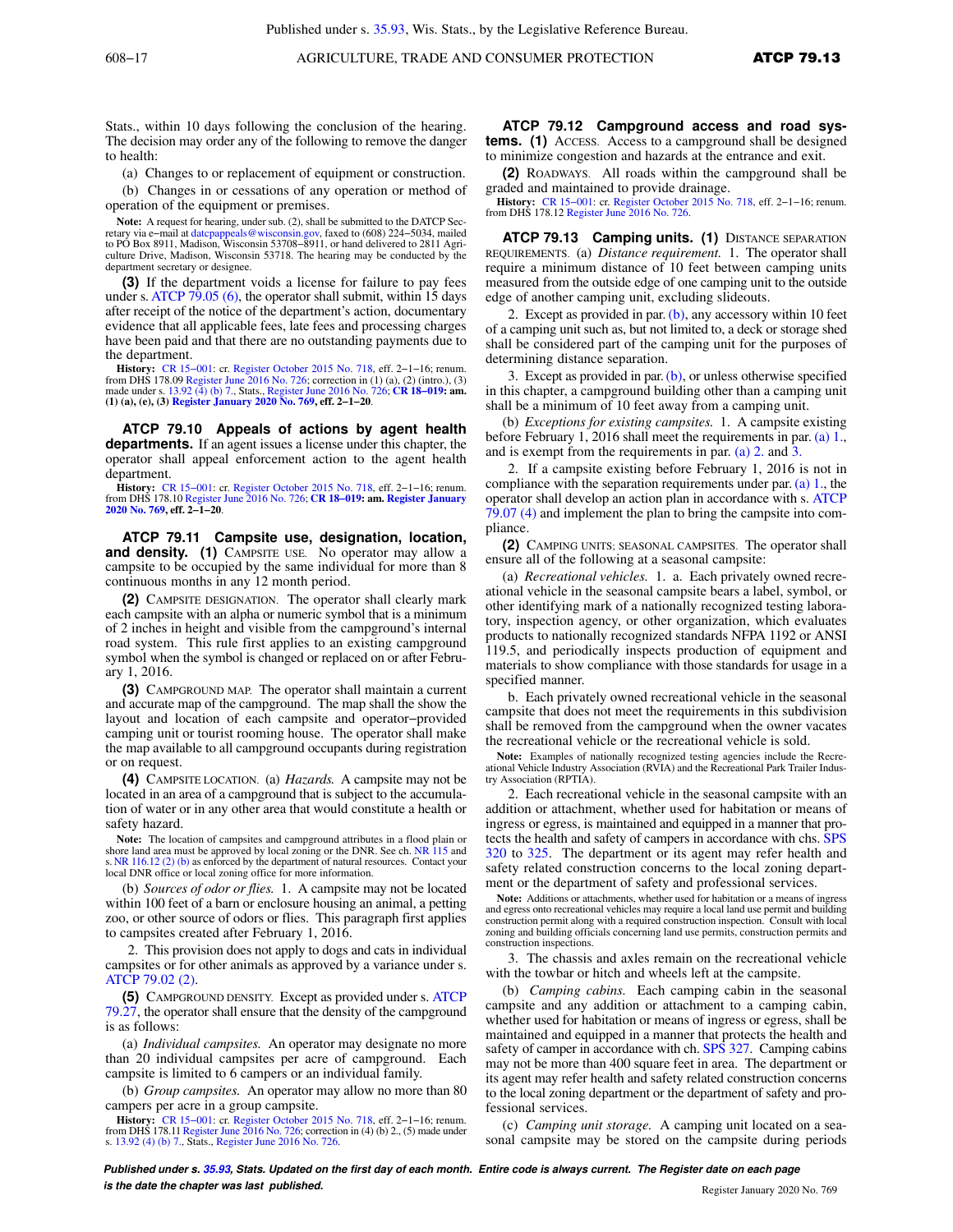when the unit is not occupied or when the campground is not in operation.

**Note:** Camping cabins and additions or attachments to camping cabins, whether used for habitation or a means of ingress and egress may require a local land use per-mit and building construction permit along with a required construction inspection. Consult with local zoning and building officials concerning land use permits, construction permits and construction inspections.

**(3)** OPERATOR−PROVIDED CAMPING UNITS; RENTALS. (a) *Size.* 1. Operator−provided camping units may not be more than 400 square feet in area, except for a mobile home or manufactured home. The area limitation does not include decks and three−season porches not used for overnight sleeping accommodations.

2. The campground operator shall obtain a license for a tourist rooming house and comply with the requirements of ch. ATCP 72 for an operator−provided camping unit that is more than 400 square feet in area, except for a tent, mobile home, manufactured home, or recreational vehicle.

(b) *Maintenance.* The operator shall maintain an operator− provided camping unit in good repair and in clean and sanitary condition.

(c) *Recreational vehicles.* The operator shall ensure all of the following for each operator−provided recreational vehicle:

1. The recreational vehicle bears a label, symbol, or other identifying mark of a nationally recognized testing laboratory, inspection agency, or other organization, which evaluates products to nationally recognized standards NFPA 1192 or ANSI 119.5, and periodically inspects production of equipment and materials to show compliance with those standards for usage in a specified manner. The department may accept other documentation from a licensed architect or engineer showing compliance with NFPA 1192 or ANSI 119.5.

**Note:** Examples of nationally recognized testing agencies include the Recreational Vehicle Industry Association (RVIA) and the Recreational Park Trailer Indus-try Association (RPTIA).

2. Any addition or attachment to a recreational vehicle, whether used for habitation or means of ingress or egress, is maintained in accordance with chs. SPS 320 to 325. The department or its agent may refer health and safety related construction concerns to the local zoning department or the department of safety and professional services.

**Note:** An addition or attachment to a recreational vehicle, whether used for habitation or a means of ingress and egress may require a local land use permit and building construction permit along with a required construction inspection. Consult with local zoning and building officials concerning land use permits, construction permits and construction inspections.

3. At the installation site, the chassis and axles remain on the recreational vehicle with the towbar or hitch and wheels left at the campsite.

**Note:** The department of safety and professional services may determine that a recreational vehicle without chassis and axles must comply with the uniform dwelling code under chs. SPS 320 to 325.

4. If a recreational vehicle does not meet the requirements in par.(c) 1., the operator shall develop and implement an action plan in accordance with s.ATCP 79.07 (4) to replace or remove the recreational vehicle from the campground.

(d) *Camping cabins; building code requirements.* Each operator−provided camping cabin and any addition or attachment to a camping cabin, whether used for habitation or means of ingress or egress, shall be maintained in accordance with ch. SPS 327. The department or its agent may refer health and safety related construction concerns to the local zoning department or the department of safety and professional services.

**Note:** Camping cabins and additions or attachments to camping cabins, whether used for habitation or a means of ingress and egress may require a local land use permit and building construction permit along with a required construction inspection. Consult with local zoning and building officials concerning land use permits, construction permits and construction inspections.

**(4)** SMOKE DETECTION. At least one approved UL listed and labeled smoke detector shall be installed and maintained according to the manufacturer's recommendation, in each operator−provided camping unit.

**(5)** CARBON MONOXIDE DETECTORS. (a) *Definitions.* In this subsection, a "fuel−burning appliance" has the meaning given in s. ATCP 72.145 (2) (b).

**Note:** Section ATCP 72.145 (2) (b) reads: "Fuel−burning appliance" means a device that is used or intended to be used in a residential building and burns fossil fuel or carbon based fuel where carbon monoxide is a combustion by−product. "Fuel− burning appliance" includes stoves, ovens, grills, clothes dryers, furnaces, boilers, water heaters, heaters, and fireplaces.

(b) *Installation and maintenance.* If an operator−provided camping unit is equipped with a fuel−burning appliance, at least one approved UL listed and labeled carbon monoxide detector shall be installed and maintained in the camping unit according to manufacturer's recommendations as provided in s. 101.149 (2) and (3), Stats.

**Note:** Fuel−burning appliances should be installed according to the manufacturer's instructions and the applicable heating and ventilation code as enforced by the department of safety and professional services. Special care should be taken to assure proper venting and combustion air requirements are met.

**(6)** FURNISHINGS. All furnishings and appliances in an operator−provided camping unit shall be maintained clean and in a good repair.

**(7)** FOOD AND BEVERAGE UTENSIL SANITATION. (a) *Equipment required.* If an operator−provided camping unit is supplied with multiuse food and beverage utensils, the operator shall equip the camping unit with, at minimum, a two−compartment sink supplied with water under pressure to clean the utensils. This rule first applies to an operator−provided camping unit that is remodeled or placed in the campground after February 1, 2016.

(b) *Cleaning and sanitation requirements.* The operator shall wash and sanitize multiuse food and beverage utensils between occupancies or provide a sign posted in public view with the following message: "Food and beverage utensils have been provided in this camping unit as a guest convenience. They have not been sanitized. It is recommended that you wash with a detergent, rinse with clean water and sanitize utensils before their use. To sanitize, after rinsing, add 1 teaspoon of unscented bleach per gallon of clean water and immerse utensils for a minimum of 30 seconds, then air dry".

(c) *Maintenance requirements.* The sink and all utensils shall be maintained in good repair and constructed of approved materials.

**(8)** BUNK BEDS. If a bunk bed is provided in an operator−provided camping unit, the operator shall ensure that the bunk bed meets all of the following requirements:

(a) *Separation.* No more than 2 beds may be stacked vertically. There shall be a vertical separation of at least 2.5 feet measured from the top of the lower mattress to the bottom of the frame of the upper bed. A free space of at least 2.5 feet shall be provided above the mattress of the upper bed.

(b) *Construction and maintenance.* A bunk bed constructed after June 19, 2001, shall meet the requirements for bunk beds under 16 CFR 1513.

(c) *Bunk bed mattresses.* Bunk bed mattresses when purchased or replaced shall fit the dimensions of the bunk bed with no gaps between the interior bed structure and the mattress. Mattresses shall be maintained and be covered as required under sub. (10).

(d) *Location.* Bunk beds shall be located away from potential hazards, including, but not limited to, heat sources, ceiling fans, or other ceiling protrusions.

**(9)** LINENS. (a) If provided, pillowslips, sheets, towels and washcloths shall be washed as frequently as they are assigned to a different guest and at least once a week.

(b) If provided, blankets, spreads, mattresses, and pillows shall be kept clean and free of insect infestation.

(c) Only quilts and comforters that are machine washable may be used.

(d) Clean and soiled linen shall be kept in separate nonabsorbent washable containers. The containers may not be used for any other purpose.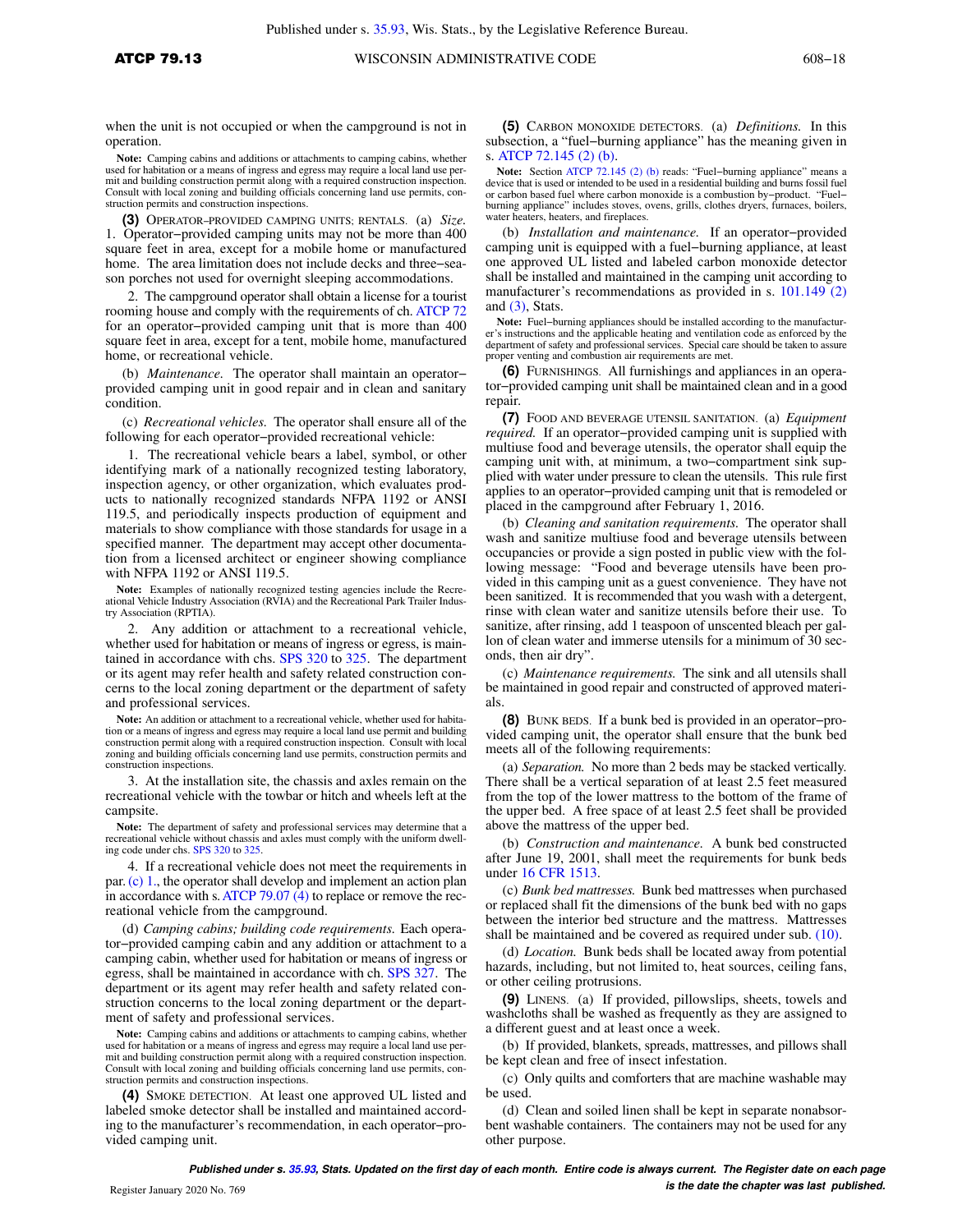**(10)** MATTRESSES. (a) *Protection.* Each mattress or alternative sleeping surface, including, but not limited to, futons and sofa sleepers, shall be covered with a washable, nonabsorbent pad to protect the mattress or alternative sleeping surface.

(b) *Maintenance.* Each mattress, alternative sleeping surface, and pad shall be maintained clean and in good repair.

**(11)** RENTED BEDDING. If the operator rents bedding such as sleeping bags and bed linens, the bedding shall be laundered between rentals.

**(12)** LAUNDRY FACILITIES. If a laundry facility is provided, the washer and dryer shall be maintained in good repair.

**History:** CR 15–001: cr. Register October 2015 No. 718, eff. 2–1–16; correction in (2) (a) 2., (b), (3) (a) 1., (c) 2., (d), (6) made under s. 35.17, Stats., Register October 2015 No. 718; renum. from DHS 178.13 Register **769, eff. 2−1−20; correction in (2) (b), (3) (d) made under s. 35.17, Stats., Register January 2020 No. 770, eff. 3−1−20**.

**ATCP 79.14 Water supply; water systems and service connections. (1)** WATER SYSTEMS. (a) The water system used to supply water to the campground may be a public water system or a private water system.

(b) The water system used to supply water to the campground shall be located within the campground and the operation, construction, installation, materials, and maintenance, shall comply with ch. NR 812 as enforced by the department of natural resources.

**(2)** POTABLE WATER SUPPLY. (a) A campground shall be supplied with potable water that meets the drinking water standards in ch. NR 809.

(b) The operator shall provide a copy of the water system bacteriological analysis for total coliform report to the department or its agent for each water system, public or private, that supplies water to the campground. If the campground operates seasonally, the operator shall provide the report to the department or its agent before the season begins. If the campground is operated year round, the operator shall provide the report to the department or its agent annually.

Note: Public water systems may require additional water testing as required by the department of natural resources in ch. NR 809.

(c) 1. The operator shall discontinue use of a public or private water system used to supply water to the campground, whenever the potable water from the system does not meet bacteriologically safe drinking water standards in ch. NR 809.

2. If the operator discontinues use of the campground's water system, the operator shall supply potable water to the campground from a source and in a manner approved by the department until the operator submits documentation to the department or its agent that the water supplied by the water system meets the bacteriologically safe drinking water standards in ch. NR 809.

**Note:** Bottles for collection of water samples may be obtained by writing to the State Laboratory of Hygiene, 2601 Agriculture Drive, Madison, WI 53708 or by calling 800−442−4618. Use of any private or public certified laboratory is acceptable to satisfy the requirement.

**(3)** STAND ALONE OUTLETS. The operator shall provide a stand−alone outlet that supplies potable water under pressure within 400 feet walking distance from each campsite. No stand– alone outlet for potable water may be located fewer than 50 feet from the outside edge of a sanitary dump station apron unless an alternative is approved by the department under s. ATCP 79.02 (2). For campgrounds or campsites constructed before September 1, 1992, the water supply outlets shall meet the requirements by the rules in effect when the plans and specifications were approved.

**(4)** WATER SERVICE CONNECTIONS. (a) The plumbing system for the water service and water distribution system for a toilet building, shower building, privately owned camping unit, or operator−provided camping unit shall comply with chs. SPS 382 and 384 as enforced by the department of safety and professional services.

(b) Adequate provision shall be made to prevent freezing of service lines, valves or riser pipes.

(c) Water service connections shall be provided with approved backflow prevention devices.

**History:** CR 15−001: cr. Register October 2015 No. 718, eff. 2−1−16; renum. from DHS 178.14 Register June 2016 No. 726; correction in (3) made under s. 13.92 (4) (b) 7., Stats., Register June 2016 No. 726.

**ATCP 79.15 Sewage and wastewater treatment and handling. (1)** POWTS. (a) *POWTS as an alternative to public sewer.* If a public sewer is not available to the campground, the operator may use a POWTS to handle sewage and domestic wastewater for the campground. The location, design, construction, and operation of a POWTS shall comply with chs. SPS 382 to 385.

**Note:** See s. 145.195, Stats., for information regarding building on unsewered property.

**Note:** The department of safety and professional services or its designated agent under s. SPS 383.22 requires plan review and approval for installation, construction. 22 requires plan review and approval for installation, construction, replacement or addition to a POWTS before installation, construction or modification occurs. Local jurisdictions may require additional approvals.

(b) *POWTS failure.* Any structure, campsite, or fixture served by a failed POWTS may not be used until any one of the following conditions is met:

1. The operator provides documentation to the department or its agent that the POWTS is in compliance with chs. SPS 382 to 385.

2. The operator has received approval of a plan for repair, remediation, or replacement of the POWTS from the department of safety and professional services or its designated agent and approval of a plan for wastewater removal and management if the operator intends to operate the POWTS until the POWTS has been fully repaired, remediated, or replaced with a POWT that is in compliance with chs. SPS 382 to 385

**Note:** Pursuant to s. 145.245 (4), Stats., a failing private on−site wastewater treatment system is one which causes or results in any of the following conditions:

(a) The discharge of sewage into surface water or groundwater.

- (b) The introduction of sewage into zones of saturation which adversely
- affects the operation of a private on−site wastewater treatment system. (c) The discharge of sewage to a drain tile or into zones of bedrock.
- (d) The discharge of sewage to the surface of the ground.
- (e) The failure to accept sewage discharges and back up of sewage into
- the structure served by the private on−site wastewater treatment system. (c) *POWTS access covers.* The operator shall ensure that

access opening covers to a POWTS are locked or secured, except for inspection, evaluation, maintenance or servicing purposes.

**(2)** SANITARY DUMP STATION. (a) *Number required.* The operator shall provide a sanitary dump station in the ratio of 1 for every 300 independent campsites or fraction thereof that are not connected to a POWTS or municipal sewer system. The department may approve an alternate method of disposal under s. ATCP 79.02 (2) if all of the following conditions apply:

1. There are 20 or fewer campsites designated for independent camping units.

2. The distance to the nearest sanitary dump station is 25 or fewer miles from the campground and is available during that campground season.

3. The operator has a written agreement that allows campers who stay at the campground to dispose of wastewater at the sanitary dump station identified in subd. 2., and provides a copy of the written agreement to the department or its agent.

**Note:** To obtain a copy of the approved comparable compliance application form, e−mail datcpdfrsrec@wisconsin.gov or contact the Bureau of Food and Recreational Businesses at (608) 224−4702 or PO Box 8911, Madison, Wisconsin 53708−8911.

(b) *Design standards.* Sanitary dump stations shall conform to the requirements in s. SPS 382.37 (2).

(c) *Location.* A sanitary dump station may not be located within 50 feet of a permanent body of surface water nor within 15 feet of a designated campsite unless an alternative is approved by the department under s. ATCP 79.02 (2).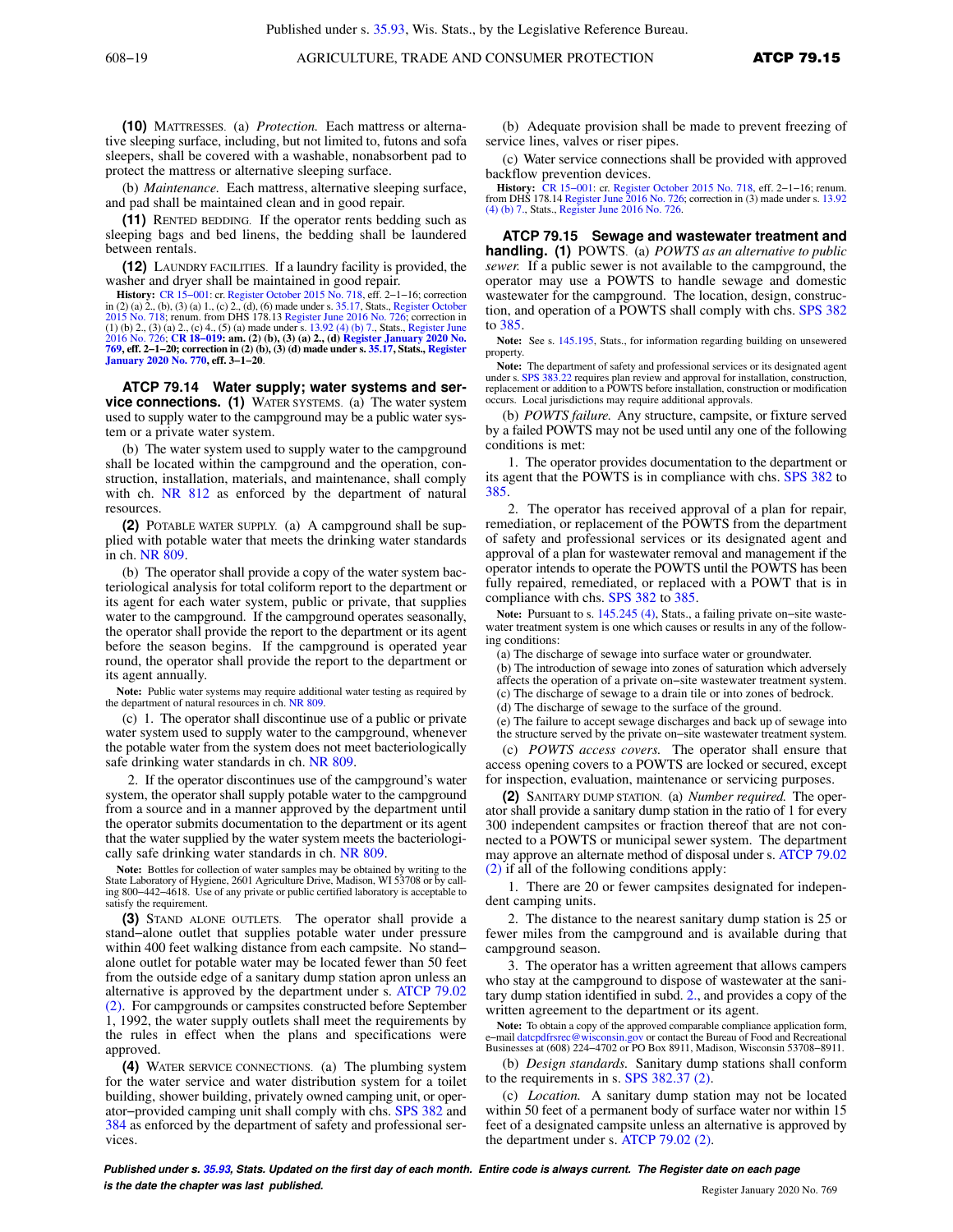(d) *Flushing and cleaning.* A supply of water shall be provided to wash down the drain receptor and pad. The water supply shall be marked: "THIS IS WATER FOR FLUSHING AND CLEAN-ING — NOT FOR DRINKING OR DOMESTIC PURPOSES."

(e) *Dump station apron buffer.* A distance of 5 feet or more shall be provided around the sanitary dump station apron to prevent contamination from splash to areas used by the general public.

**(3)** WASTE FROM RECREATIONAL VEHICLES. (a) If approved by the department of safety and professional services, transfer tanks may be used to receive the discharge from the toilet, shower, laundry, bath, or sink facility of a recreational vehicle.

(b) The operator shall ensure that sewage and domestic wastewater from a holding tank or transfer tank of a privately owned or operator−provided recreational vehicle is emptied as often as necessary so as not to create a nuisance. The operator shall ensure that sewage and domestic wastewater is disposed of in accordance with ch. NR 113 or into a sanitary dump station.

(c) Transfer tanks and holding tanks shall be maintained in good condition and be leakproof.

**Note:** The department of safety and professional services plumbing product approvals for RV transfer containers often require that transfer tank remain unburied. Consult with the department of safety and professional services concerning specific product approvals.

**History:** CR 15−001: cr. Register October 2015 No. 718, eff. 2−1−16; renum. from DHS 178.15 Register June 2016 No. 726; correction in (2) (a) (intro.), (c) made<br>under s. 13.92 (4) (b) 7., Stats., Register June 2016 No. 726; correction in (3) (c) made<br>under s. 35.17, Stats., Register June 2016 No.

**ATCP 79.16 Toilet facilities. (1)** TOILET BUILDINGS. (a) *Design standards.* A toilet building shall comply with chs. SPS 361 to 365 as enforced by the department of safety and professional services. In addition, the toilet building shall have impervious floors and doors equipped with self−closing devices. Toilet buildings shall be fly−tight, vermin−proof, and maintained in clean and good repair.

(b) *Toilet rooms; sex designation.* Separate toilet rooms shall be provided for each sex and shall be available at all times while the campground is occupied by dependent camping units.

(c) *Hand wash sinks.* If a hand wash sink or portable hand wash sink is provided for hand washing, the hand wash sink shall be provided with an adequate supply of soap, water supply that meets the requirements under s. ATCP 79.14, single−use toweling or hand drying device, and a waste receptacle.

**(2)** WALKWAYS. Walkways to toilet buildings shall be provided and shall allow safe access under all weather conditions.

**(3)** TOILETS. (a) *General.* 1. Each toilet stall or compartment shall be equipped with a privacy lock.

2. Each toilet stall or compartment shall be provided with an adequate supply of toilet paper.

3. Toilet seats and riser shall be smooth, nonabsorbent and easily cleanable.

4. Each toilet and each toilet compartment or stall shall be maintained and in good repair and working condition.

(b) *Construction and type.* Vault privies and other toilet units shall comply with chs. SPS 362 and 391 as enforced by the department of safety and professional services.

(c) *Location.* 1. A toilet for each sex shall be located within 400 walking distance feet from each dependent campsite unless an alternative is approved by the department under s. ATCP 79.02 (2).

2. A vault privy may not be located within 15 feet of a campsite or a building used for human occupancy.

3. A distance between 15 and 75 feet may be approved by the department for other approved privy or toilet types.

(d) *Minimum number of toilets; dependent campsites.* 1. Except as provided under subd. 2., an operator with dependent campsites shall provide the number of toilets specified in Table

ATCP 79.16. If a campground has more than 100 dependent campsites, one additional toilet for each sex shall be provided for every additional 75 campsites or fraction thereof except that urinals may be substituted for up to 50% of the calculated number of toilets required for males.

**Table ATCP 79.16 Minimum Number of Toilets Required at a Campground**

|                                      | <b>Toilets / Urinals</b> |                |  |
|--------------------------------------|--------------------------|----------------|--|
| Number of                            | <b>For Women</b>         | <b>For Men</b> |  |
| <b>Dependent</b><br><b>Campsites</b> | <b>Toilets</b>           | <b>Toilets</b> |  |
| 1 to 15                              | 2                        | 2              |  |
| $16$ to $30$                         | 3                        | 3              |  |
| 31 to 45                             |                          |                |  |
| 46 to 60                             | 5                        | 5              |  |
| 61 to 100                            |                          | 6              |  |

2. For each dependent group campsite, the operator shall provide one toilet for each sex for every 30 campers or fraction thereof. Urinals may be substituted for up to 50% of the number of toilets required for males.

3. Campgrounds with plans and specifications approved by the department before September 1, 1992 shall have the number of toilets required by the rules in effect when the plans and specifications were approved. If the operator increases or modifies any campground attribute, the operator shall meet the plan review requirements as provided under s. ATCP 79.04.

(e) *Minimum number of toilets; independent campsites.* 1. Except as provided in subd. 2., the operator shall provide a backup toilet for each sex for every100 independent campsites or fraction thereof. The toilets shall be available at all times that the campground is occupied.

2. Backup toilets are not required where campsites are designed for and limited exclusively to use by independent camping units, and the camping units are connected to the campground's POWTS or a municipal waste treatment system.

(f) *Unisex toilets.* The operator may use unisex toilets if the total number of required toilets for both male and female is the same or higher than specified in Table ATCP 79.16.

**History:** CR 15−001: cr. Register October 2015 No. 718, eff. 2−1−16; renum. from DHS 178.16 Register June 2016 No. 726; correction in (1) (c), (3) (c) 1., (d) 1., 3., (f), Table made under s. 13.92 (4) (b) 7., Stats., Register June 2016 No. 726; correction in (1) (a), Table ATCP 79.16 (title) made under s. 35.17, Stats., Register June 2016 No. 726.

**ATCP 79.17 Shower building. (1)** If a building housing showers is provided at a campground, the building shall comply with chs. SPS 361 to 365 as enforced by the department of safety and professional services.

**(2)** Shower room floors shall be slip−resistant or be provided with nonabsorbent, easily cleanable matting. The mats shall be maintained clean and in good condition.

**History:** CR 15−001: cr. Register October 2015 No. 718, eff. 2−1−16; renum. from DHS 178.17 Register June 2016 No. 726.

**ATCP 79.18 Petting zoos. (1)** If the campground includes a petting zoo, the operator shall provide a hand washing or a hand sanitizing station near the exit to encourage hand washing by patrons after handling animals.

**(2)** The operator shall post a sign at the hand washing or hand sanitizing station required under sub.  $(1)$ , with the following wording "For the health of our guests, hand washing or hand sanitizing is encouraged for all who have been in the petting zoo area".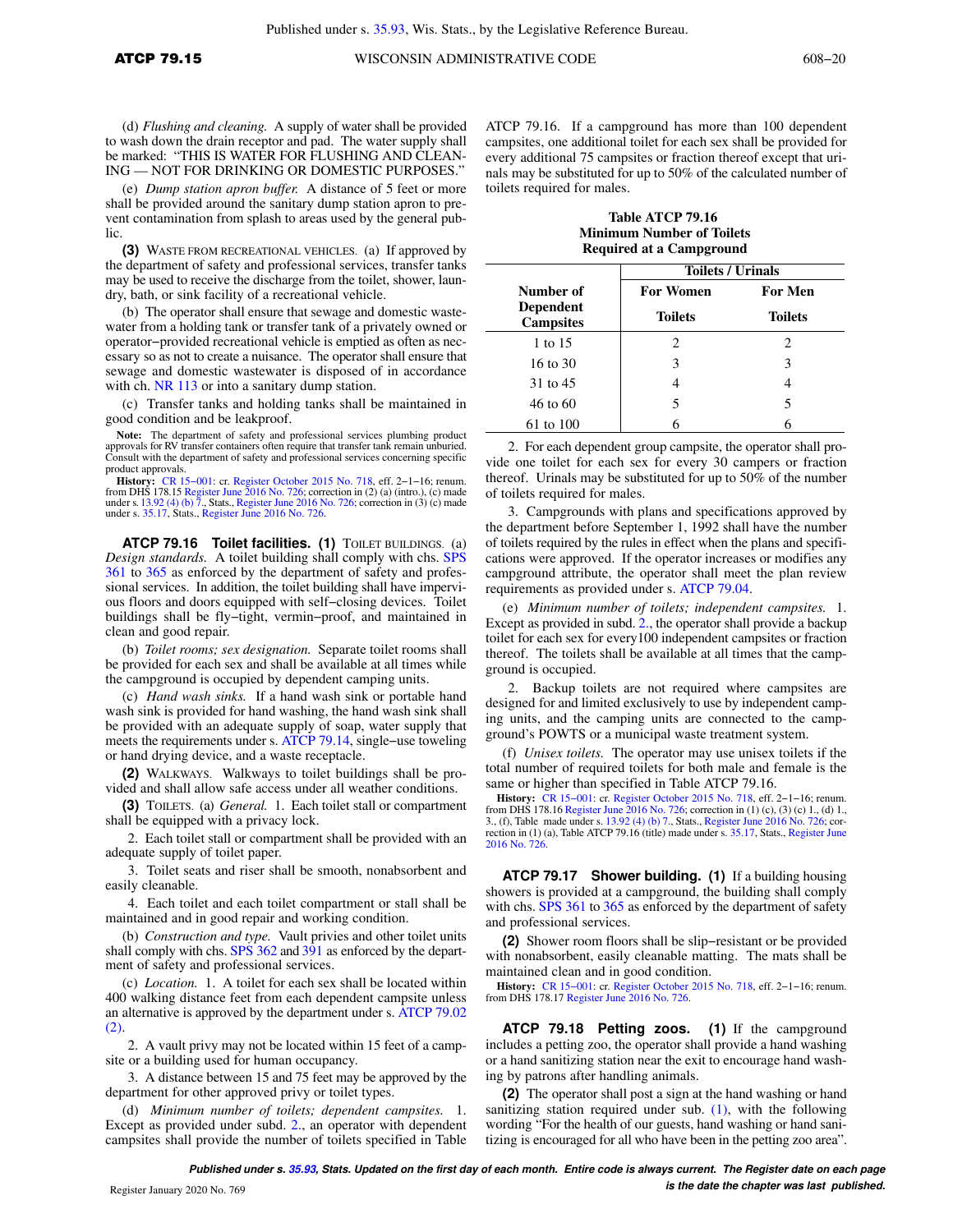**(3)** A petting zoo may not be located within 100 feet of a campsite as specified in s. ATCP 79.11 (4) (b).

**History:** CR 15−001: cr. Register October 2015 No. 718, eff. 2−1−16; renum. from DHS 178.18 Register June 2016 No. 726; correction in (3) made under s. 13.92 (4) (b) 7., Stats., Register June 2016 No. 726.

**ATCP 79.19 Fish and game cleaning station. (1)** If the campground includes a fish and game cleaning station, the operator shall maintain the cleaning station in a sanitary manner. The area used for fish cleaning shall be designed to be smooth, easily cleanable and nonabsorbent.

**(2)** If the fish and game cleaning station has plumbing, the plumbing shall comply with the requirements in chs. SPS 382 to 384 as enforced by the department of safety and professional services.

**(3)** A fish and game cleaning station may not be within 75 feet of a campsite. This subsection first applies to a fish and game cleaning station that is new or replaced after February 1, 2016.

**History:** CR 15−001: cr. Register October 2015 No. 718, eff. 2−1−16; renum. from DHS 178.19 Register June 2016 No. 726.

**ATCP 79.20 Garbage and refuse. (1)** GENERAL. (a) The operator shall provide a sufficient number of garbage, refuse, and recyclables containers for use by campers. The containers shall be durable, cleanable, insect−resistant, rodent−resistant, leakproof, nonabsorbent, and of sufficient capacity to hold all of the accumulated garbage, refuse, and recyclables. The containers shall be covered, unless the containers are emptied on a daily basis. Collection points may be located throughout the campground for centralized garbage, refuse and recyclable pickup. A campground operator may request a variance under s. ATCP 79.02 (2) to receive approval for an alternate method of garbage and refuse pick up.

(b) 1. The operator shall prevent garbage, refuse, and recyclable containers from developing a buildup of soil or attracting insects and rodents.

2. The operator may not store garbage or refuse outside in plastic bags, wet−strength paper bags, or baled units after collection.

**(2)** BURNING OF REFUSE. If the operator burns garbage or refuse, the operator shall comply with s. NR 429.04 and chs. NR 415 and 445 as enforced by the department of natural resources. Areas around burning facilities shall be clean and orderly.

**History:** CR 15−001: cr. Register October 2015 No. 718, eff. 2−1−16; renum. from DHS 178.20 Register June 2016 No. 726; correction in (1) (a) made under s. 13.92 (4) (b) 7., Stats., Register June 2016 No. 726; correction in (1) (a) made under s. 35.17, Stats., Register June 2016 No. 726.

**ATCP 79.21 Insect and rodent control.** The operator shall provide effective measures to minimize the presence of rodents, flies, cockroaches, bed bugs, and other insects in operator−provided camping units and other buildings located in the campground.

**History:** CR 15−001: cr. Register October 2015 No. 718, eff. 2−1−16; renum. from DHS 178.21 Register June 2016 No. 726.

**ATCP 79.22 Fire prevention. (1)** GENERAL. A campground shall be kept free of litter, rubbish and other flammable materials.

**(2)** FIRE EXTINGUISHER. At least one ABC rated fire extinguisher shall be available in a campground office or other building that is accessible to campers. The fire extinguisher shall be readily accessible and maintained in operable condition.

**(3)** CAMPFIRES. (a) Except as specified in par. (b), a campfire shall be contained in a campfire ring and located a minimum of 5 feet away from all camping units, building structures, and motor vehicles.

(b) A campsite existing before February 1, 2016, is exempt from the requirements in par. (a).

**(4)** GRILLS. An operator−provided grill shall be maintained in good repair.

**History:** CR 15−001: cr. Register October 2015 No. 718, eff. 2−1−16; renum. from DHS 178.22 Register June 2016 No. 726.

**ATCP 79.23 Play equipment. (1)** Play or recreational equipment shall be installed according to manufacturer's instructions and maintained in good repair.

**(2)** Play equipment shall be free of open "S" hooks, protruding bolt ends, and sharp points or edges.

**History:** CR 15−001: cr. Register October 2015 No. 718, eff. 2−1−16; renum. from DHS 178.23 Register June 2016 No. 726.

**ATCP 79.24 General campground administration. (1)** GENERAL. (a) Every campground shall be operated, equipped, and maintained with strict regard for the public health and safety and in conformity with the rules of this chapter.

(b) The campground operator shall maintain the campground, its structures, and its facilities in a clean and safe condition at all times.

**(2)** CAMPGROUND REGISTER. The operator shall maintain a written or electronic campground register that contains the name of each principal campsite occupant, this person's contact information, the person's arrival and departure dates, and the number of campers in the person's party. The campground register shall be available to any authorized employee or agent of the department who, in carrying out his or her duties, asks to inspect the register. The operator shall keep the campground register for at least one year after the principal campsite occupant's date of departure from a campsite.

**(3)** EMERGENCY TELEPHONE. The operator shall display a durable sign posted in public view with the following wording "EMERGENCY COMMUNICATIONS." The sign shall provide directions to the nearest location where a telephone is available for emergency use.

**(4)** RECORDS. The operator shall maintain a copy of all of the following records on the premises of the campground:

(a) The campground plans and specifications approved by the department or its agent.

(b) The most current version of ch. ATCP 79.

(c) Department approvals under s. ATCP 79.02 (2).

(d) The most current bacteriological analysis for total coliform report from water testing for each water system serving the campground.

**History:** CR 15–001: cr. Register October 2015 No. 718, eff. 2–1–16; renum. from DHS 178.24 Register June 2016 No. 726; correction in (4) (b), (c) made under s. 13.92 (4) (b) 7., Stats., Register June 2016 No. 726.

**ATCP 79.25 Mobile or manufactured homes in a campground.** Whenever 3 or more mobile or manufactured homes are located in a campground, the operator shall either obtain a license as a manufactured home community from the department of safety and professional services as specified in s. SPS 326.08 (1) or develop and implement an action plan in accordance with s. ATCP 79.07 (4) to remove all but 2 mobile or manufactured homes from the campground.

**History:** CR 15–001: cr. Register October 2015 No. 718, eff. 2–1–16; correction made under s. 35.17, Stats., Register October 2015 No. 718; renum. from DHS<br>made under s. 35.17, Stats., Register October 2015 No. 718; renum Register June 2016 No. 726.

**ATCP 79.26 Special event campgrounds. (1)** LICENSE REQUIRED. (a) Before a person may operate a special event campground, the person shall have a license issued by the department or its agent. The department or its agent may issue a license for a special event campground only in conjunction with a special event, such as a fair, rally, carnival, music festival, sporting event, community festival, or other similar event.

(b) No camping may occur until a license is granted by the department or its agent.